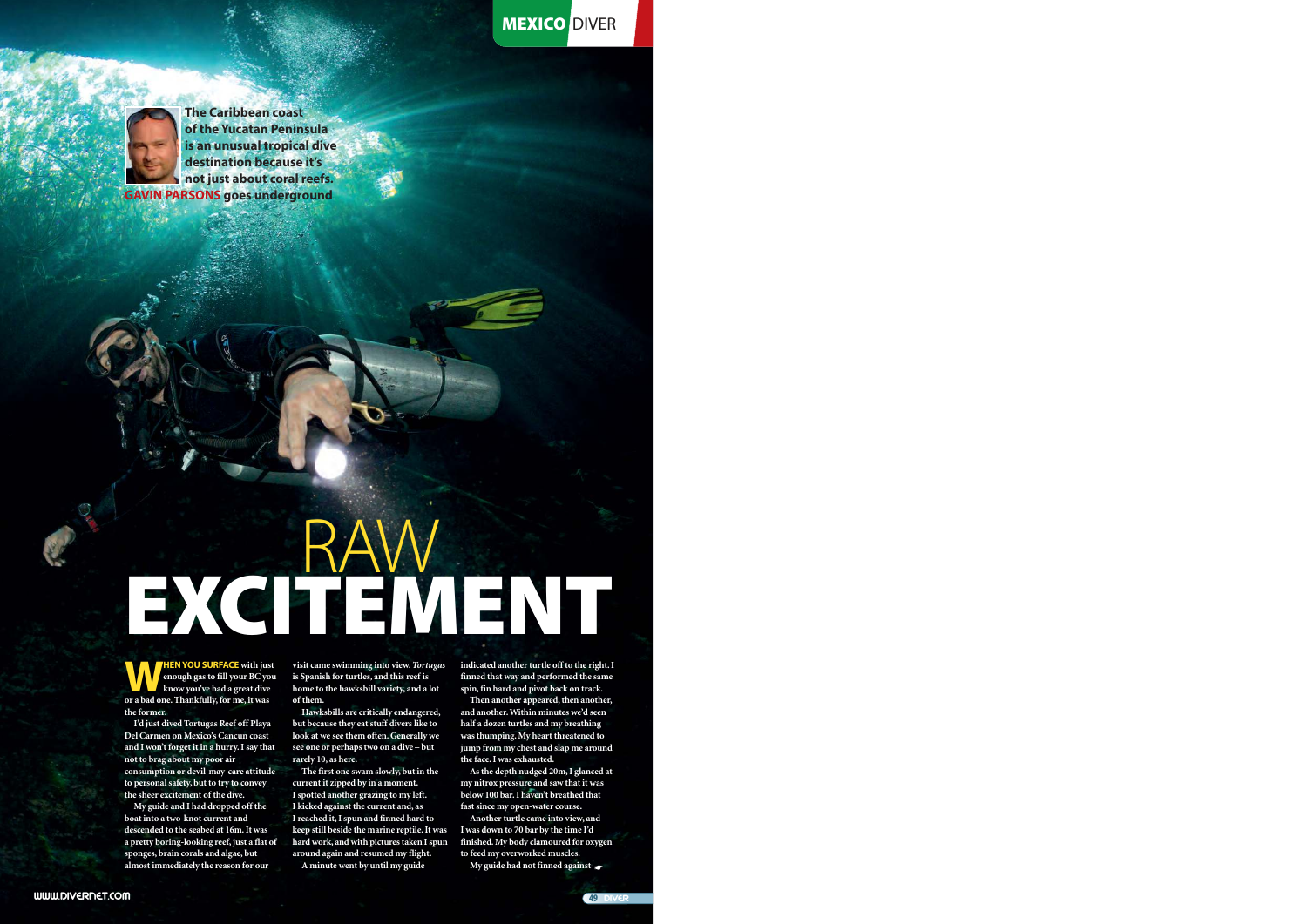**into the caves. Erosion also took its toll, and while most of the cave systems run below ground, in places the limestone has collapsed, exposing sinkholes.** 

**These are** *cenotes***, and some 2200 have been discovered to date.** 

**D IVING A CENOTE** is like nothing you **will have done before. It is a combination of excitement, fascination and a dramatic light show (when the sun shines).** 

**Many are open to cave-divers, and a few are safe enough for recreational divers if accompanied by a qualified guide.** 

**You can book a** *cenote* **diving package from any Pro Dive Mex centre and are bussed to its** *cenote* **centre where you are met by your guide, kitted out and taken for an adventure. Tavo was my cave diveguide, and my first** *cenote* **was Chac Mool.** 

**Most** *cenote* **lie on private land, and to allow divers into them the land-owner must provide some basic amenities such as a road and parking area plus a toilet.** 

**The ones I visited also had a changing area, and Chac Mool even has a cafe. It sounds touristy, but is pretty rustic.** 

**The jungle is dense, but the trees are small because of the limestone crust and high water-table. As the roots reach**



**Chac Mool has two entrances. The first is an open pond below which the cavern opens. As the daylight behind faded and the way was lit only by my torch, an eerie light ahead started to brighten the cavern.** 

> **I<sup>T</sup> WAS AS SERENE** as the first tin **T WAS AS SERENE as the first time, but promise of clearing. Heavy grey clouds skidded across on a stiff northerly breeze. They thinned every so often, but barely enough for the sun to shine.**

**This is where the light show kicks off in the morning, when the sun lances through the foliage of a mangrove stand. It's possible to surface here, and although I was only a short distance from the car park it felt like the middle of nowhere.** 

**Exotic bird-calls punctuated the forest silence. It's a surreal experience to swim through a flooded cavern and out into an ancient world. I almost expected to see South American tribesmen peering around the trees at the two explorers who had just emerged from their sacred water hole.** 

**PLAYA DEL CARMEN** lies on the Yucatan Peninsula opposite the **Yucatan Peninsula opposite the island of Cozumel. I travelled with tour operator The Scuba Place, stayed at the Allegro Playacar resort and dived with Pro Dive Mexico, which has dive-centres all over the area and enough scuba programmes to keep anyone entertained.**

**But, of course, that was fantasy. What looked like a fantasy, but wasn't, was the display mounted by the emerging sun. The light, ripped apart by the leaves**

**above, lanced down into the crystal fresh water, creating a stunning visual spectacle.** 

**I was captivated and wanted to see more, but the weather closed in and**



**clouded over. So we stopped for lunch and a change of tanks before entering the second chamber.** 

**This had a smaller entrance and created a real sense of adventure. To reach the sun side we dropped below the surface and swam past stalactites and stalagmites and over boulders and limestone slabs.** 

**Then the darkness ahead lightened. Another open area came into view, and Tavo and I again surfaced into the jungle.** 

**Above from top:** Tavo waiting for the sun to break through the clouds in Chac Mool; the pond of Ponderosa *cenote*; the larger entrance to Chac Mool *cenote*.

**Left**: Tavo inside the cavern at Ponderosa.

**www.divErNEt.com**



**the current, so had plenty of nitrox left, but I had just enough dregs in the cylinder when I reached the surface, shattered but ecstatic. It was the type of challenging dive I love.**

**I had come to Mexico's Caribbean coast during bull-shark season. Unfortunately no one had told the sharks and they'd left the week before, but that's nature for you. Not that it mattered, as there is plenty of excitement without them.** 

**The next reef, though less wellendowed with turtles (only two) was slathered in fish. Shoals of French grunt, white grunt and Atlantic spadefish put on a show of force. Some hung out on top of the reef plateau, but the grunt and snapper preferred to shelter beneath the overhanging ledges.**

**Barracuda, as the reef is known, is named because you encounter the beefylooking fish here. Throughout the dive several large individuals hove into view like a pack of wolves following an injured deer. But they never got too close, just saw what we were and left.** 

**Tortugas and Barracuda were heartthumping dives with adventurous overtones, but even they paled when compared to my next dive.** 

**I have dived caverns before, even popped into a mini sea-cave, but I have**

**A chink in the cloud cover passed before the sun and light lances appeared. We descended quickly and I managed to photograph Tavo with some light-rays around him. It wasn't ideal, but I had** ☛

**never before driven into a jungle and jumped into a hole in the ground.** 

**This area of Mexico is famous for freshwater sinkholes called** *cenotes***. The entire Yucatan Peninsula was, at one point, a vast coral reef in a tropical sea. Millions of years of coral growth laid down a limestone plateau, but 66 million years ago a meteor hit the area, creating a crater 112 miles in diameter and 12 miles deep.** 

**Known as the Chixulub Crater, the forces that created it triggered a massive change in the Earth's geology and biology.** 

**The meteor strike was the pivotal moment that caused the dinosaurs to die out. The impact threw the Yucatan up out of the water and cracked the limestone strata, allowing water to flow within the shelf.** 

**When water and carbon dioxide mix, they form carbonic acid. Acid dissolves limestone (calcium carbonate) and the fractures within the shelf developed into a series of fissures and caves.** 

**In the intervening millions of years meteor strikes, pole shifts and tectonic movement have caused the water to rise and fall across the Yucatan, exposing the caves to dry and wet periods.** 

**When dry, dissolved calcium and other minerals formed stalactites as water dripped from the roof of the caverns. Below them, growing at about a third slower, stalagmites formed.** 

**When the sea level rose these formations froze in time, only to resume their geological desire to reach each other when the water-table dropped.** 

**When the last Ice Age abated, rising sea-levels pushed the water table up and**

**Pictured: Rare sight of a green turtle at the surface**

**Below, top to bottom: Grey snapper on Barracuda reef; a grey angelfish photobombs a portrait of a hawksbill turtle on Tortuga's reef; a mix of French and grey grunts under a small overhang at the edge of Barracuda reef; Atlantic spadefish shoal on top of the reef flat at the same site.**







## **MEXICO DIVER**